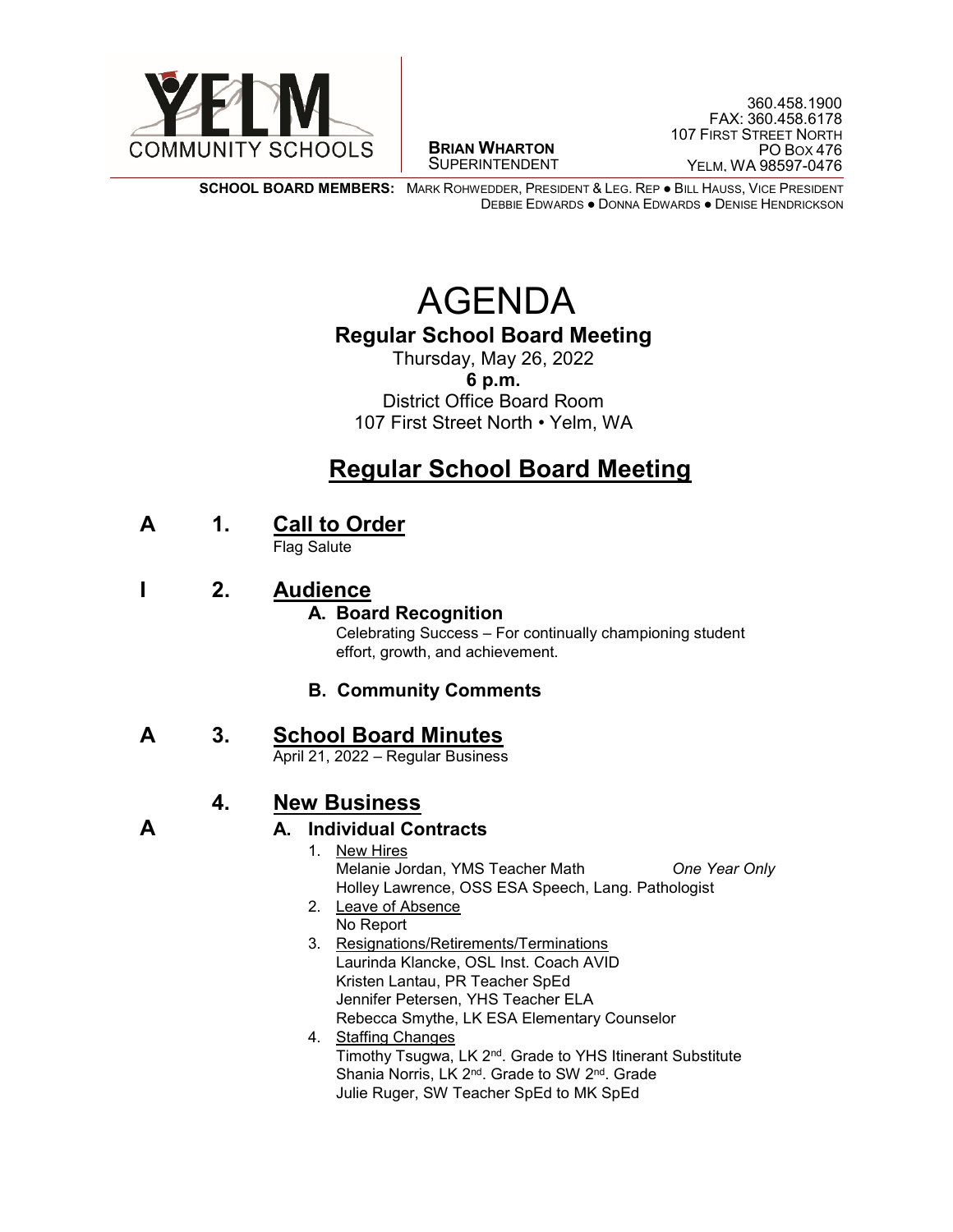#### **A B. Out-of-District Travel**

YHS FBLA to Chicago, IL, June 27 – July 3, 2022, to attend FBLA Nationals, 3 students; 1 chaperone.

#### **A C. Acceptance of Gifts**

| <b>Donor</b>                                                          | <b>Amount</b> |
|-----------------------------------------------------------------------|---------------|
| Truly Motivated Transitional Living, Staff Breakfast\$200.00          |               |
| Tad Stillwell-Farmers Insurance, Staff Breakfast \$200.00             |               |
| Matt Hanson, YHS Prop/set piece-spinning wheel  FMV \$300.00          |               |
| Tim's Pharmacy, YCS Treats for Countdown to Kindergarten FMV \$880.00 |               |
|                                                                       |               |
|                                                                       |               |
| SW Booster Club, Outdoor equipment for students\$2000.00              |               |
|                                                                       |               |
|                                                                       |               |
| Yelm FFA Alumni Assoc., YHS FFA state meals\$2000.00                  |               |
| Kerbie Barrantes, YHS Sports Med students dinner\$1016.14             |               |
|                                                                       |               |
|                                                                       |               |

#### **A D. Inter-District Consortium Agreement 2022-2032**

New Market Skills Center

#### **A E. Inter-District Agreement 2022-23**

Puyallup School District – for educational services to students with disabilities.

#### **A F. 2022-2023 Handbooks**

Yelm Middle School Ridgeline Middle School Fort Stevens Elementary Lackamas Elementary McKenna Elementary Mill Pond Elementary Prairie Elementary Southworth Elementary

#### **A G. Resolution 07-21-22**

Delegating authority to WIAA for athletic participation.

# **A** 5. **Vouchers and Payroll**<br>A. General Fund

- A. General Fund # 70144421 70144567 \$1,072,659.02<br>B. ASB Fund # 70408835 70408858 \$39.235.71
- B. ASB Fund # 70408835 70408858 \$39,235.71
- C. Capital Projects Fund # 70501369 70501382 \$2,792,930.06<br>D. AP ACH \$861.80 # 212200018 212200019 \$861.80
- D. AP ACH # 212200018 212200019 \$861.80<br>E. TVF # 70700038 70700038 \$129.059.27
- 
- F. April Payroll **Example 20** 36,151,374.36

## **A 6. Facilities Report:**

#### **Public Works:**

| Project # | Amount      | Vendor / Reason                                  |
|-----------|-------------|--------------------------------------------------|
| 15.21     | \$4.263.44  | Evergreen Fire & Security / Replace Beam & Smoke |
|           |             | Detector - YHS                                   |
| 20.21     | \$60.941.16 | Welcome Ramps / New Portable Ramps – PR          |

#70700038 - 70700038 \$129,059.27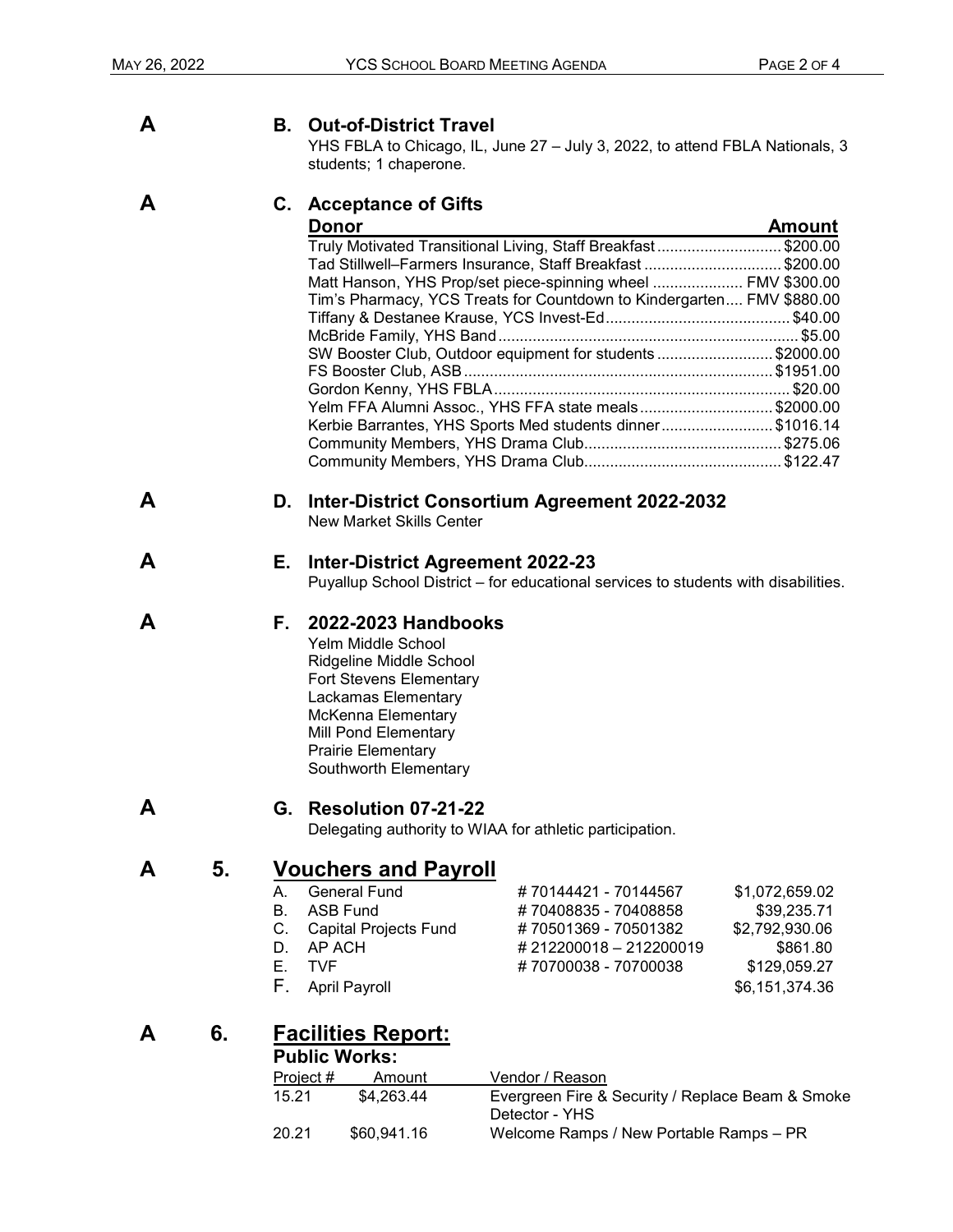| 75.21  | \$3,559.87 | Hermanson / VFD Drive Replacement - YHS                |
|--------|------------|--------------------------------------------------------|
| 76.21  | \$1,192.70 | Evergreen Technology / Install USB Interface - YHS     |
| 78.21  | \$5,468.94 | South Sound Fire & Security / Security Panel Upgrade - |
|        |            | <b>RMS</b>                                             |
| 80.21  | \$3,610.27 | Northwest Playground / Blow in Playground Woodchips    |
|        |            | MP.                                                    |
| 101.21 | \$2,295.60 | Northwest Playground / Blow in Playground Woodchips    |
|        |            | – FT                                                   |
| 102.21 | \$2,270.38 | Northwest Playground / Blow in Playground Woodchips    |
|        |            | – PR                                                   |
| 117.21 | \$2,654.10 | Drain-Pro / Septic Alarm - MK                          |
| 118.21 | \$2,810.81 | Wayne's Roofing / Repair to Stadium Roof - YHS         |
| 119.21 | \$2,398.90 | Cascade Alarm / Investigate Low Air Trouble - RMS      |
| 121.21 | \$948.16   | Cascade Alarm / Replace Leaking Ball Valve - RMS       |
| 123.21 | \$409.50   | Northwest Sales Group / Repair Lift in Auto Shop-YHS   |
| 125.21 | \$513.24   | Electrocom / Repair to Intercoms - MP                  |
| 130.21 | \$2,252.70 | Northwest Water Systems / Change Carbon Media - LA     |
| 140.21 | \$572.40   | Cascade Alarm / Replaced Heat Detectors - PR           |
| 141.21 | \$550.37   | Cascade Alarm / Replaced Mini Horn - MP                |
|        |            |                                                        |

- **I 7. Financial Reports**
- **I 8. Graduate Yelm! Update**
- **I 9. Yelm Middle School/Southworth/SSI Construction Update**
- **1 10. Learning Recovery Plan** No report

### **I 11. Student Enrollment Report**

| May 2022 | 5325 HC | 5292.37 FTE (-291.92 < 5584.29 budget) |
|----------|---------|----------------------------------------|
| Apr 2022 | 5350 HC | 5320.48 FTE (-263.81 < 5584.29 budget) |
| May 2021 | 5360 HC | 5337.72 FTE                            |

- **I 12. Board Comments**
- **I 13. Superintendent's Report**
	- **14. Executive Session**<br>To review the performance of a school employee.
- **A 15. Superintendent's Contract**
- **A 14. Adjourn**